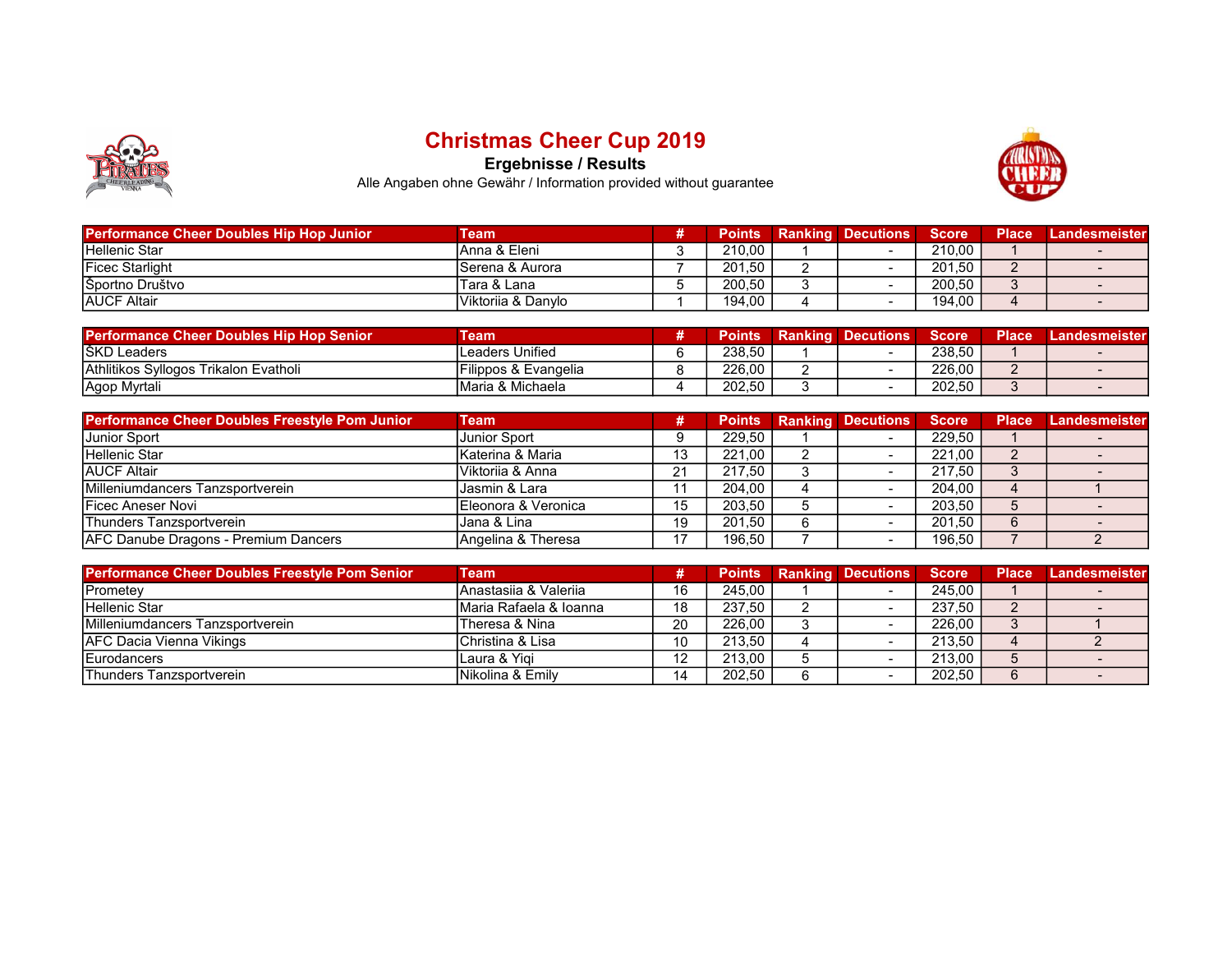

## Christmas Cheer Cup 2019

Ergebnisse / Results



Alle Angaben ohne Gewähr / Information provided without guarantee

| <b>Performance</b><br>Team Small Freestvle Pom Peewee<br>' uneer | Team               |             | 'OING.              | Ranking | <b>Decutions</b> | <b>Score</b> | <b>Place</b> | Landesmeisteri |
|------------------------------------------------------------------|--------------------|-------------|---------------------|---------|------------------|--------------|--------------|----------------|
| <b>Thunders</b><br>⊦ Tanzsportverein                             | hunders<br>Peewees | $\sim$<br>∼ | 50<br>181<br>101.00 |         |                  | 181.50       |              |                |

| Performance Cheer Team Large Freestyle Pom Peewee | Team                     |        |        | <b>Points Ranking Decutions</b> | <b>Score</b> | <b>Place</b> | Landesmeister |
|---------------------------------------------------|--------------------------|--------|--------|---------------------------------|--------------|--------------|---------------|
| <b>IAFC Danube Dragons</b>                        | IPremium Dancers Peewees | $\sim$ | 213.50 |                                 | 213.50       |              |               |
| Praque Eagles Cheerleaders                        | ∟ittle Eaɑles            | 29     | 198.50 |                                 | 198.50       |              |               |
| IAFC Dacia Vienna Vikings                         | Twinkles                 | 25     | 186.50 |                                 | 186,50       |              |               |

| <b>Performance Cheer Team Large Freestyle Pom Junior</b> | Team                            |    |        | <b>Points Ranking Decutions Score</b> |        | <b>Place</b> | Landesmeister |
|----------------------------------------------------------|---------------------------------|----|--------|---------------------------------------|--------|--------------|---------------|
| Milleniumdancers Tanzsportverein                         | Milleniumdancers Juniors Pom I  | 33 | 221.50 |                                       | 221.50 |              |               |
| <b>IAFC Danube Dragons</b>                               | <b>IPremium Dancers Juniors</b> | 35 | 210.50 |                                       | 210.50 |              |               |
| <b>Thunders Tanzsportverein</b>                          | Thunders Juniors                | 39 | 200.50 |                                       | 200.50 |              |               |
| <b>IEiker Cheer Team Eagles</b>                          | Junior Dance Elite              | 37 | 197.50 |                                       | 197.50 |              |               |
| <b>AFC Dacia Vienna Vikings</b>                          | Calypso                         | 21 | 188.50 |                                       | 188,50 |              |               |

| Performance Cheer Team Large Freestyle Pom Senior | Team                            |    | <b>Points</b> | <b>Ranking Decutions Score</b> |        | <b>Place</b> | Landesmeister |
|---------------------------------------------------|---------------------------------|----|---------------|--------------------------------|--------|--------------|---------------|
| <b>IMilleniumdancers Tanzsportverein</b>          | IMilleniumdancers Seniors Pom I | 45 | 234.00        |                                | 234.00 |              |               |
| Helsinki Athletics Cheerleaders                   | 'Dance Elite                    | 49 | 231.00        |                                | 231.00 |              |               |
| <b>AFC Dacia Vienna Vikings</b>                   | Destiny                         | 17 | 211.00        |                                | 211.00 |              |               |
| Eiker Cheer Team Eagles                           | Senior Dance                    |    | 208.50        |                                | 208,50 |              |               |
| <b>SWPW Polish Cheerleading Association</b>       | Impact                          | 43 | 191.00        |                                | 191.00 |              |               |

| Performance Cheer Team Large Hip Hop Peewee | ⊺eam                     |          | Points' | Ranking | <b>Decutions</b> | <b>Score</b> | <b>Place</b> | Landesmeister |
|---------------------------------------------|--------------------------|----------|---------|---------|------------------|--------------|--------------|---------------|
| <b>AFC Danube Dragons</b>                   | IPremium Dancers Peewees | 53<br>ບບ | 196,50  |         |                  | 196,50       |              |               |
| <b>IAFC Dacia Vienna Vikings</b>            | 'Twinkles HipHop         |          | 179.00  |         |                  | 179.00       |              |               |

| <b>Performance Cheer Team Large Hip Hop Junior</b> | eam               |                    | ′oints | Ranking Decutions | <b>Score</b> | <b>Place</b> | Landesmeister. |
|----------------------------------------------------|-------------------|--------------------|--------|-------------------|--------------|--------------|----------------|
| <b>IAFC Dacia Vienna Vikings</b>                   | HipHop<br>Calvpso | $- -$<br>へへ<br>ັບບ | 185.00 |                   | 185,00       |              |                |

| <b>Performance Cheer Team L</b><br><b>Large Hip Hop Senior</b> | ⊺eam                            |       | roms   | Ranking | Decutions | <b>Score</b> | <b>Place</b> | Landesmeister |
|----------------------------------------------------------------|---------------------------------|-------|--------|---------|-----------|--------------|--------------|---------------|
| <b>IAFC</b> Dacia<br>Vikinas<br>. Vienna                       | ' HipHop<br>Destin <sup>®</sup> | $- -$ | 199.50 |         |           | 199,50       |              |               |